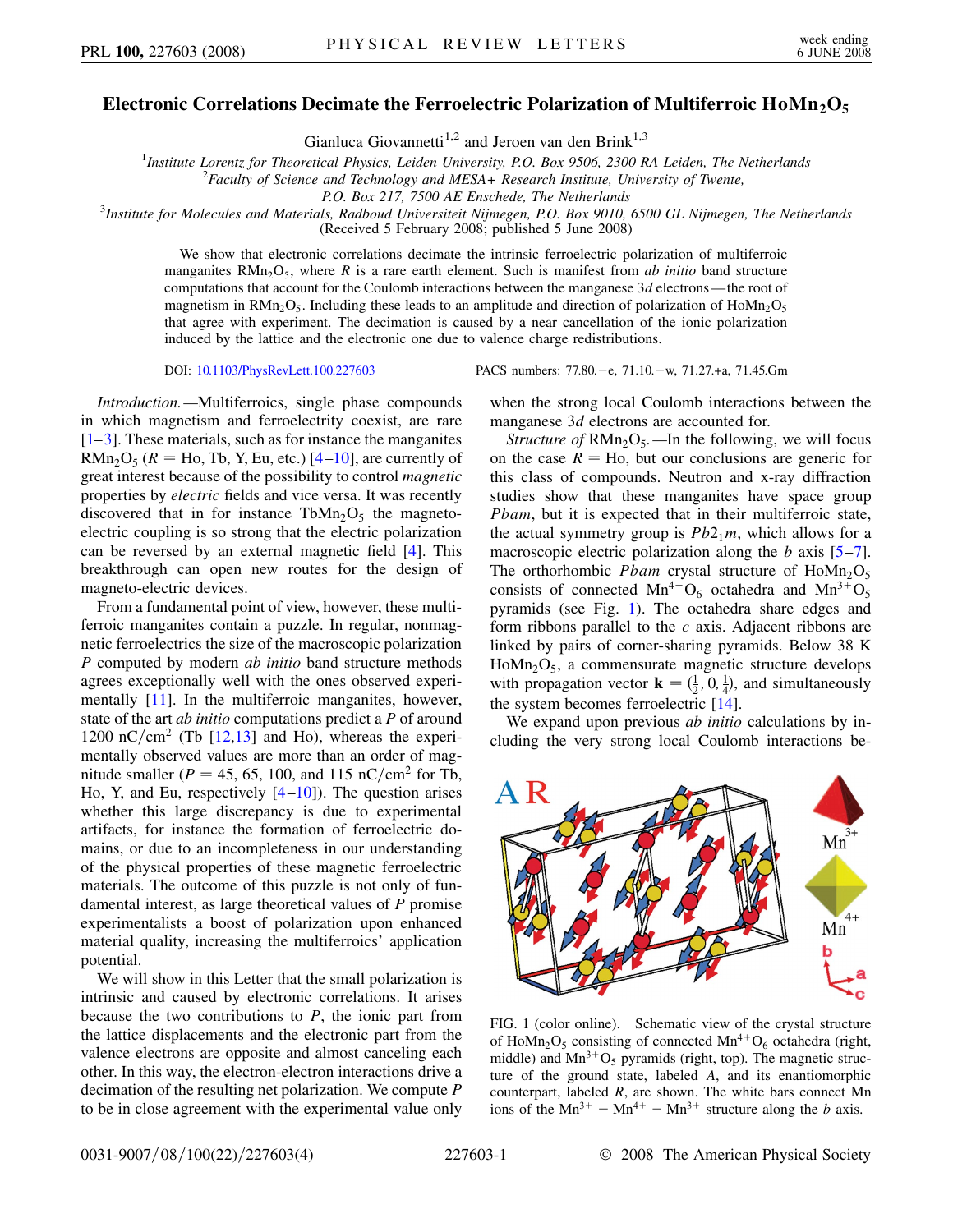<span id="page-1-0"></span>TABLE I. Computed structural parameters of  $H_0Mn_2O_5$  in  $Pb2<sub>1</sub>m$  crystal structure using SGGA, SGGA + U. Distances are in  $\AA$ ; atoms occupying equivalent Wyckoff positions are shown only once.

|                |         | $U=0.0$ |          |         | $U = 8.0$ |          |
|----------------|---------|---------|----------|---------|-----------|----------|
| a, b, c        | 14.5188 | 8.5271  | 5.6681   | 14.6847 | 8.5480    | 5.7858   |
| $Ho^{3+}$      | 0.0693  | 0.1725  | $\Omega$ | 0.0690  | 0.1700    | 0        |
|                | 0.3190  | 0.3278  | $\theta$ | 0.3178  | 0.3300    | 0        |
| $Mn^{4+}$      | 0       | 0.5003  | 0.2559   | 0.9996  | 0.4997    | 0.2536   |
| $Mn^{3+}$      | 0.2032  | 0.3530  | 0.5      | 0.2063  | 0.3482    | 0.5      |
|                | 0.4534  | 0.1485  | 0.5      | 0.4566  | 0.1533    | 0.5      |
| O <sub>1</sub> | 0.0004  | 0.0004  | 0.2702   | 0.0005  | 0.0004    | 0.2682   |
| O <sub>2</sub> | 0.0823  | 0.4447  | $\theta$ | 0.0810  | 0.4415    | 0        |
|                | 0.3324  | 0.0549  | $\theta$ | 0.3317  | 0.0584    | $\Omega$ |
| $O_3$          | 0.0768  | 0.4305  | 0.5      | 0.0727  | 0.4242    | 0.5      |
|                | 0.3275  | 0.0674  | 0.5      | 0.3238  | 0.0736    | 0.5      |
| $O_4$          | 0.1983  | 0.2075  | 0.2446   | 0.1955  | 0.2057    | 0.2382   |
|                | 0.4471  | 0.2921  | 0.7571   | 0.4447  | 0.2942    | 0.7625   |

tween the manganese 3*d* electrons—the Hubbard *U*. We use the projector augmented-wave method (PAW) and plane wave basis sets as implemented in VASP [\[15\]](#page-3-10). Exchange and correlation are treated using the generalized gradient spin-density approximation [\[16](#page-3-11)] (SGGA) and the  $SGGA + U$  method [[17](#page-3-12),[18](#page-3-13)]. We performed the SGGA + *U* calculations for  $U = 4$  and 8 eV and a Hund's rule exchange of  $J_H = 0.88$  eV for the Mn *d*-electrons, in the range of values that were obtained from constrained density functional calculations on perovskite manganites  $(\sim 10 \text{ eV})$  in Ref. [\[19\]](#page-3-14) and from the analysis of photoemission spectroscopy  $(4-5$  eV)  $[20,21]$  $[20,21]$ . Using two different values of *U* allows us to investigate the trend of the polarization when the strength of electronic correlations is increased.

Starting from the experimental centrosymmetric *Pbam* crystal structure, we relax unit cell parameters and ionic positions both in the SGGA and  $SGGA + U$  schemes, allowing for the lower symmetry  $Pb2_1m$  structure to develop. The atomic positions are relaxed in a  $2 \times 1 \times 1$ magnetic super cell (containing 64 ions) along the magnetic  $k_x$  direction [\[22\]](#page-3-17). We find that the experimental magnetic structure of  $HoMn<sub>2</sub>O<sub>5</sub>$  (labeled by A in Fig. [1\)](#page-0-0) with  $Pb2_1m$  symmetry is indeed the magnetic ground state. The calculated structural parameters for  $U = 0$  and  $U = 8$ are shown in Table [I](#page-1-0). They are in good agreement with both the experimental data and first principles electronic structure computations on TbMn<sub>2</sub>O<sub>5</sub> without correlations [\[7,](#page-3-8)[12](#page-3-5)[,13\]](#page-3-6). The ionic displacements are small but significant, in agreement with the fact that experimentally the low symmetry structure cannot directly be determined [\[14\]](#page-3-9). In Table [II](#page-1-1), we report the computed band gap  $\Delta$  and energy gain due to the ferroelectric distortion  $\delta E_{\text{FE}}$  (see Fig. [3\)](#page-2-0).

*Ferroelectric atomic displacements.—*The relaxation results in  $Mn^{3+}$  and  $O_3$  have significant atomic displace-

<span id="page-1-1"></span>TABLE II. Gap  $\Delta$ , energy gain of the ferroelectric state  $\delta E_{\text{FE}}$ and Born effective charges of different manganese ions in multiferroic HoMn<sub>2</sub>O<sub>5</sub> with  $Pb2_1m$  symmetry within SGGA and  $SGGA + U$ .

| $U$ (eV) | $\Delta$ (eV) | $\delta E_{\rm FE}$ (meV) | $Mn_{\hat{p}}^{3+}$ | $Mn_{\hat{p}}^{4+}$ | $Mn_{\parallel}^{3+}$ |
|----------|---------------|---------------------------|---------------------|---------------------|-----------------------|
| 0.0      | 0.5           | 26.4                      | 3.85                | 4.74                | 4.17                  |
| 4.0      | 1.6           | 12.1                      | 3.94                | 4.03                | 4.08                  |
| 8.0      | 1.6           | 18.6                      | 3.69                | 3.65                | 3.87                  |

ments along the *b* direction, compared to which the displacements for other ions and in other directions are small. In Fig. [2](#page-1-2), the displacements of these two types of atoms are indicated. In the *a* and *c* direction, the ionic displacements are mirror symmetric so that they will not contribute to developing a ferroelectric polarization.

One qualitative difference between the relaxed unit cells obtained in SGGA and  $SGGA + U$  appears in the oxygen octahedra surrounding the  $Mn^{4+}$  ions: SGGA calculations show that the  $Mn^{4+}$  move along the *b* direction and become off-centered (the bonds along the longest axis of the octahedron become 1.921 and 1.935 A, respectively) while switching on the Coulomb interaction *U* results in a suppression of this off-centering. The effect is not unexpected as the inclusion of the electronic correlations increases the band gap significantly, rendering the electronic system more rigid and less susceptible to perturbations. The instability to off-centering is well known to be related to the hybridization of the transition metal 3*d* states with the oxygen 2*p* states [[1](#page-3-0),[23](#page-3-18)]. Increasing *U* leads to a larger gap, a larger splitting between occupied oxygen *p*, and empty Mn *d* states and therefore a smaller effective hybridization between the two.

Along the *b*-direction,  $H \text{oMn}_2\text{O}_5$  exhibits a charge and spin ordering that can schematically be denoted as a chain of  $\text{Mn}_{\uparrow}^{3+} - \text{Mn}_{\uparrow}^{4+} - \text{Mn}_{\downarrow}^{3+}$ , see Fig. [2.](#page-1-2) In the undistorted *Pbam* structure, the distances  $d_{\text{inf}}$  (between Mn<sub>1</sub><sup>3+</sup> and  $Mn_{\uparrow}^{4+}$ ) and  $d_{\downarrow\downarrow\uparrow}$  (between  $Mn_{\downarrow}^{3+}$  and  $Mn_{\uparrow}^{4+}$ ) are the same. Relaxation reveals a shortening of distances between parallel spins  $Mn_{\hat{I}}^{3+}$  and  $Mn_{\hat{I}}^{4+}$  ions: in the ferroelectric

<span id="page-1-2"></span>

FIG. 2 (color online). Left: arrangement of the ions in the unit cell with arrows indicating the ionic displacements of  $Mn^{3+}$  and O3. Right: schematic view of the magnetic and charge ordered  $Mn_{\hat{I}}^{3+} - Mn_{\hat{I}}^{4+} - Mn_{\hat{I}}^{3+}$  arrangement along the *b* direction.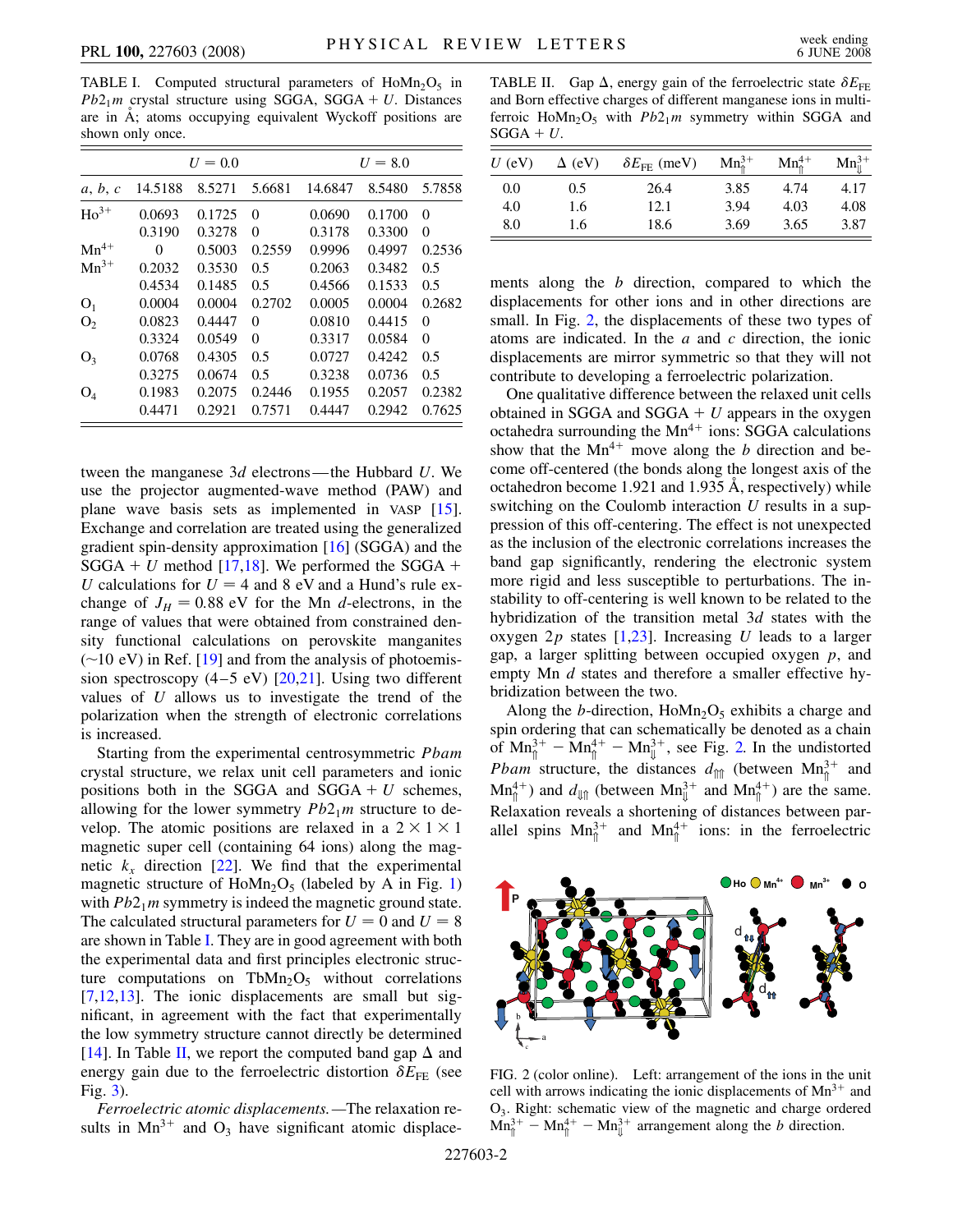<span id="page-2-0"></span>

FIG. 3 (color online). Ionic, electronic, and total polarization for different values of *U* in the relaxed  $Pb2_1m$  structure (left) and *P*ele in the *Pbam* structure (right). Inset: ferroelectric energy gain,  $\delta E_{\text{FE}}$ .

*Pb*2<sub>1</sub>*m* structure  $d_{\text{min}} < d_{\text{min}}$ , which optimizes the double exchange energy [\[3,](#page-3-1)[24\]](#page-3-19).

*Ionic and electronic polarization.—*The total polarization *P* for a given material is the sum of the ionic polarization  $P_{\text{ion}}$  and electronic one  $P_{\text{ele}}$  [[11](#page-3-4),[25](#page-3-20)]. In our *ab initio* calculations, the ionic contribution  $P_{\text{ion}}$  is easily obtained by summing the product of the ionic displacements from the centrosymmetric to the ferrolectric structure with the nominal charge of the ions' rigid core. To calculate the electronic contribution  $P_{ele}$ , we use the Berry phase method developed by King-Smith and Vanderbilt within the PAW formalism [[26](#page-3-21)].

First, we consider the magnetically ordered *high symmetry Pbam* phase of  $Hom_{2O_5}$ , in which by definition  $P_{\text{ion}} = 0$ . The electronic part to the polarization, however, is not required to vanish. In fact, the material is bound to have a magnetically induced ferroelectric polarization as it is a dislocated spin-density wave system in which the center of symmetry of the magnetic and lattice structure do not coincide, providing a basic mechanism for multiferroicity [[10](#page-3-3)[,27](#page-3-22)]. An equivalent point of view is that symmetry allows for a purely electronic part to the magnetostriction [[3,](#page-3-1)[28\]](#page-3-23). As a consequence, the spin ordering induces a redistribution of charge on crystalographically inequivalent manganese sites.

We find in the centrosymmetric A structure a resulting polarization of  $P_{ele} = 284$  nC/cm<sup>2</sup> along the *b* axis for  $U = 0$ . We checked that inverting all the spins, producing the reversed (*R*) *Pbam* structure, leads to the same polarization in opposite direction. A finite *U* alters the ferroelectric charge redistribution and gives rise to a polarization  $P_{ele} = -14/- 81$  nC/cm<sup>2</sup> for  $U = 4/8$  eV in the *A* spin structure [\[29\]](#page-3-24). The fact that  $P_{ele}$  is induced by the magnetic superstructure is immediately clear from a computation on this system in the ferromagnetic state, in which we find all polarization to vanish.

In the results above, it is remarkable that the electronic correlation effects induce a sign change of  $P_{ele}$ . This is a real effect caused by changes in electronic structure and is not related to geometric constraints in our calculations. A polarization flip is possible because symmetry considerations alone do not fix the sign of the magnetically induced polarization—the sign of the magneto-electric coupling. Thus, an inversion of the polarization as a function of *U* is symmetry allowed, just as a temperature induced sign change of the coupling is possible and indeed observed in some materials [[30](#page-3-25)]. At the end of this Letter, we present the microscopic mechanism behind this correlation induced polarization flip.

In the relaxed  $Pb2_1m$  structure, the ionic contribution to the polarization comes into play. We find  $P_{\text{ion}} =$  $1193/546/576$  nC/cm<sup>2</sup> for  $U = 0/4/8$ , concomitant with an electronic polarization  $P_{ele} = 12/ - 287/ -$ 493 nC/cm<sup>2</sup>, resulting in a total polarization  $P =$  $1205/259/82$  nC/cm<sup>2</sup> in the magnetic A structure [[29\]](#page-3-24). These values are shown in Fig. [3.](#page-2-0) The value of the polarization for  $U = 8$  is in very good agreement with experiment. From the computed values of  $P_{\text{ion}}$  and  $P_{\text{ele}}$ , we conclude that the Hubbard *U* causes a near cancellation of the electronic and ionic contributions to the polarization and effectively reduces the polarization in the multiferroic manganites by over an order of magnitude.

*Origin of the near cancellation.—*The ionic contribution to the polarization is driven by the fact that (i) the interatomic Mn distances depend on spin direction ( $d_{\text{int}} < d_{\text{min}}$ ), and (ii) the valence of the two Mn ions approaching each other is different, see left panel of Fig. [4.](#page-2-1) Electronic correlations reduce  $P_{\text{ion}}$  by a factor of 2, due to the increased electronic rigidity which reduces atomic displacements, see Fig. [3.](#page-2-0) In spite of this correlation induced reduction, the computed  $P_{\text{ion}}$  is still about 6 times larger than the experimental polarization *P*.

The electronic polarization  $P_{ele}$  arises from a reorganization of valence charges caused by both ferroelectric lattice distortions and magnetic ordering. Both these cause changes in covalency, which in turn cause a flow of valence electron charge across the material. Therefore, the effec-

<span id="page-2-1"></span>

FIG. 4 (color online). Schematic view of the two contributions to the ferroelectric polarization in  $H \circ Mn<sub>2</sub>O<sub>5</sub>$  in the uncorrelated  $(U = 0)$  and strongly correlated limit (large *U*). In the latter, the electronic polarization nearly cancels the ionic polarization. The labels " $Mn^{4+/3+}$ " indicate Mn ions that have a valence of more/ less than  $3.5 +$ , respectively.